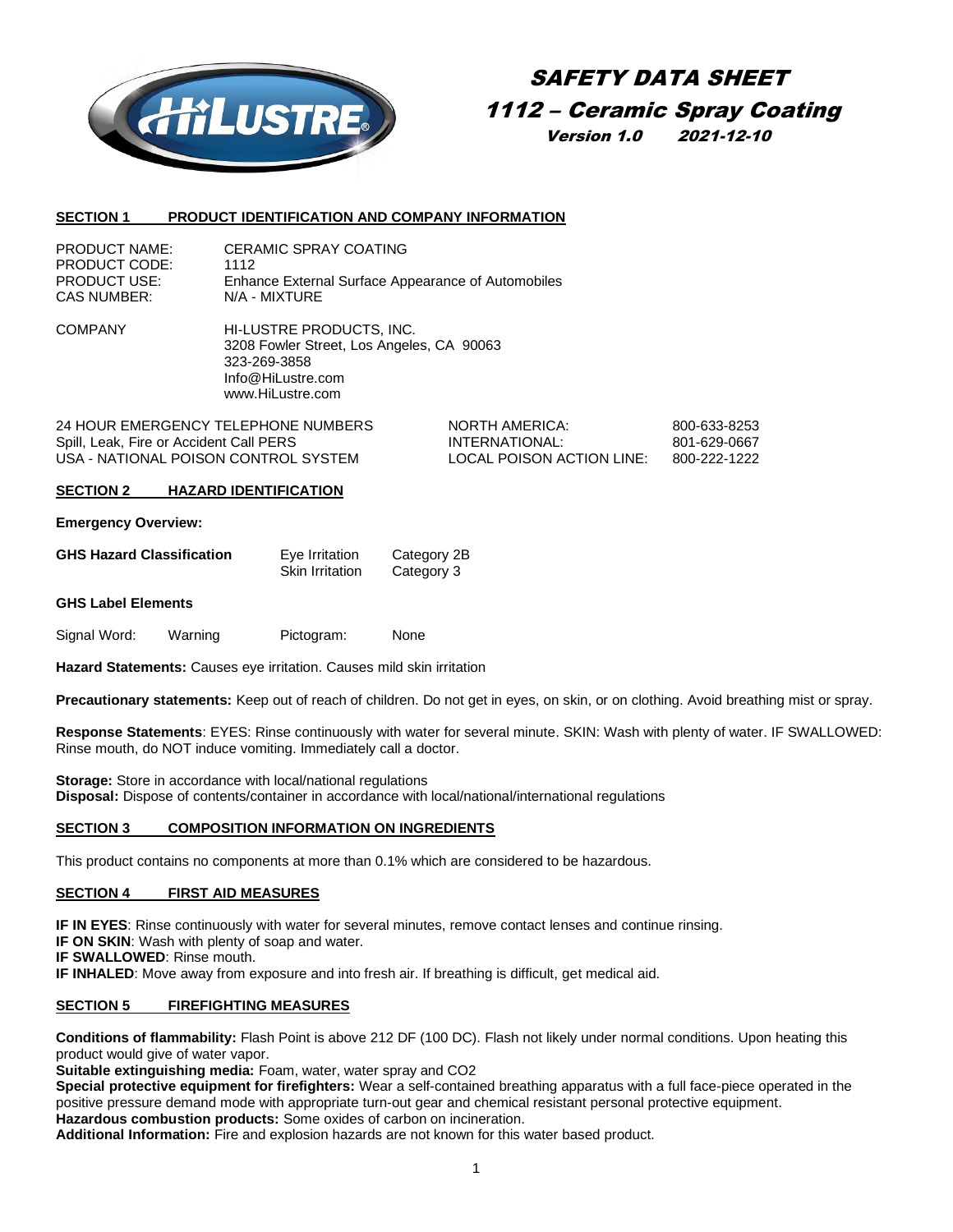## **SECTION 6 ACCIDENTAL RELEASE MEASURES**

**Personal precautions:** Use personal protective equipment. Ensure adequate ventilation.

**Environmental precautions:** Prevent further leakage or spillage if safe to do so. Do not let product enter drains.

**Methods and materials for containment and cleaning up;** SMALL SPILLS: Absorb with suitable absorbent material, place in chemical waste container, close tightly and dispose of properly. LARGE SPILLS: Persons not wearing protective equipment should be excluded from area of spill until cleanup has been completed. Stop spill at source, dike area of spill to prevent spreading, pump liquid into salvage tank. Prevent run-off to sewers, streams or other bodies of water. If run-off occurs, notify proper authorities as required. Absorb remaining liquid with suitable absorbent material and place in chemical waste container, close tightly and dispose of properly.

## **SECTION 7 HANDLING AND STORAGE**

**Precautions for safe handling:** Avoid contact with skin and eyes. .

**Storage:** Store in closed containers in a cool, dry, well-ventilated area. Protect containers from physical damage. **Special Precautions:** Empty containers retain product residues and may be hazardous. Observe all hazard precautions. Keep empty containers closed and do not use to mix or store any other materials.

## **SECTION 8 EXPOSURE CONTROLS - PERSONAL PROTECTION**

**Components with workplace control parameters:** No data

#### **Personal protective equipment**

**Respiratory protection:** Not normally required. **Hand protection:** Not normally required. **Eye protection:** Not normally required. **Skin protection: Not normally required. Hygiene measures:** Handle in accordance with good industrial hygiene and safety practice. Wash with soap thoroughly after handling

#### **SECTION 9 PHYSICAL AND CHEMICAL PROPERTIES**

| Appearance        | Thin, purple liquid     |                                          |
|-------------------|-------------------------|------------------------------------------|
| <b>Properties</b> | pН                      | 7.0 to 8.5                               |
|                   | <b>Flash Point</b>      | Above 212 DF (100 DC)                    |
|                   | <b>Boiling Point</b>    | Approximately 212 deg F                  |
|                   | Solubility in Water     | Dispersible and Partly Soluble           |
|                   | Vapor Pressure          | Not Determined (water based)             |
|                   | VOC                     | None                                     |
|                   | Vapor Density           | $\leq 1$                                 |
|                   | <b>Specific Gravity</b> | 1.00 to 1.01                             |
|                   | <b>Evaporation Rate</b> | Approximately 0.4<br>(Butyl Acetate = 1) |

## **SECTION 10 STABILITY AND REACTIVITY**

**Chemical Stability:** Stable under recommended storage and usage conditions **Possibility of hazardous reactions:** There are is a very low possibility of hazardous reactions wit this product **Conditions to avoid:** Heat **Materials to avoid:** Strong acids – strong acids are not compatible with this product. **Hazardous Decomposition Products:** Some oxides of carbon on incineration. **Hazardous Polymerization:** This product does not polymerize.

#### **SECTION 11 TOXICOLOGICAL INFORMATION**

This product contains no components at more than 0.1% which are considered to be hazardous.

**Acute Toxicity:** Not classified based on available information.

**Skin corrosion/irritation:** Not classified as a skin corrosive or irritant based on available information

**Carcinogenicity Data**: Not classified as a carcinogen based on available information IARC: No ingredient of this product presents at levels greater than or equal to 0.1% is identified as probable, possible or confirmed human carcinogen by IARC. ACGIH: No ingredient of this product presents at levels greater than or equal to 0.1% is identified as probable, possible or confirmed human carcinogen by ACGIH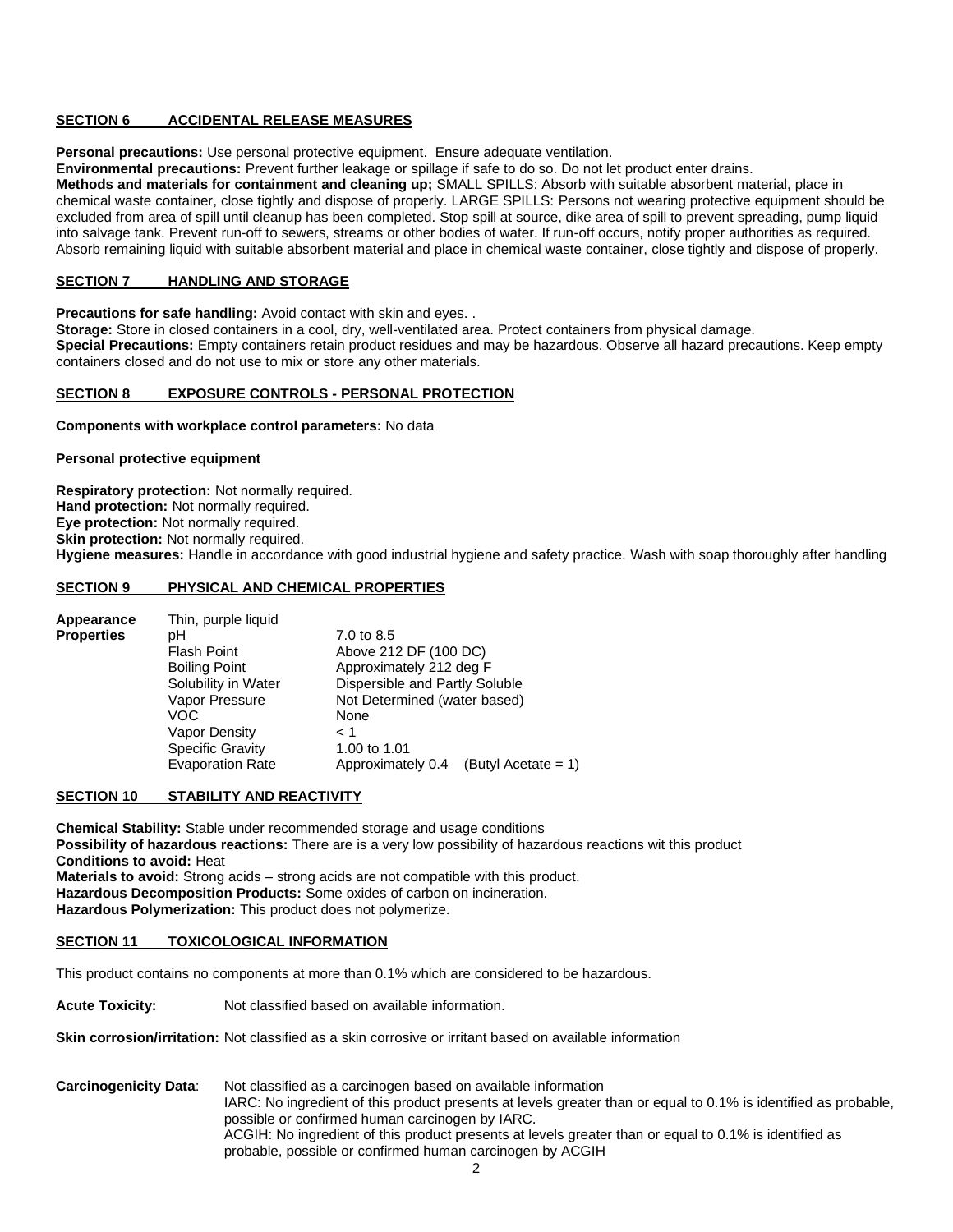|                                                                                                                                                            | or anticipated carcinogen by NTP. | NTP: No ingredient of this product presents at levels greater than or equal to 0.1% is identified as a known<br>OSHA: No ingredient of this product presents at levels greater than or equal to 0.1% is identified as a known<br>or anticipated carcinogen by OSHA. |
|------------------------------------------------------------------------------------------------------------------------------------------------------------|-----------------------------------|---------------------------------------------------------------------------------------------------------------------------------------------------------------------------------------------------------------------------------------------------------------------|
| <b>Reproductive Data:</b>                                                                                                                                  | harm to humans.                   | Based on the available information for the ingredients of this product there is no data to suspect reproductive                                                                                                                                                     |
| Teratogenicity:                                                                                                                                            | harm to humans.                   | Based on the available information for the ingredients of this product there is no data to suspect reproductive                                                                                                                                                     |
| <b>Specific Target Organ Toxicity (STOT):</b><br><b>Potential Health Effects:</b><br><b>Signs and Symptoms of Exposure:</b><br><b>Synergistic Effects:</b> |                                   | Not classified based on available information.<br>No data is available<br>None known for exposure to the product as a whole.<br>No data available                                                                                                                   |

#### **SECTION 12 ECOLOGICAL INFORMATION**

**Toxicity:** No data is available for the product as a whole **Persistence and degradability:** Readily biodegradable **Bio-accumulative potential:** No data available. **Mobility in soil:** No data available. **PBT and vPVB assessment:** No data available. **Other adverse effects:** No data available.

#### **SECTION 13 DISPOSAL CONSIDERATIONS**

Dispose of in accordance with all applicable local, state and federal regulations.

## **SECTION 14 TRANSPORTATION INFORMATION**

**DOT (US):** This is not a regulated material **IATA and ICAO (Air Transportation):** This is not a regulated material **IMDG (Water Transportation):** This is not a regulated material

## **SECTION 15 REGULATORY INFORMATION**

**OSHA Hazards:** May cause mild eye irritation. May cause skin irritation with prolonged contact.

**US TSCA:** All ingredients listed

**CANADA:** Inventory Status - All ingredients listed

**SARA 302 For Components:** No chemicals in this material are subject to reporting requirements.

**SARA 313 For Components:** This material does not contain any chemical components with known CAS numbers that exceed the threshold (De Minimis) reporting levels established by SARA Title III, Section 313.

**SARA 311/312:** No SARA Hazards

**California Prop. 65:** This product does not contain any chemicals known to the State of California to cause cancer, birth defects, or any other reproductive harm. For more information visit P65Warnings.ca.gov

## **California SB 258: Ingredients:**

| water                                                                 | 7732-18-5   |
|-----------------------------------------------------------------------|-------------|
| 5-Chloro-2-methyl-4-isothiazolin-3-one                                | 26172-55-4  |
| 2-Methyl-4-isothiazolin-3-one                                         | 2682-20-4   |
| Magnesium Chloride                                                    | 7786-30-3   |
| <b>Magnesium Nitrate</b>                                              | 10377-60-3  |
| Poly(oxy-1,2-ethanediyl), alpha-(2-propylheptyl)-omega hydroxy        | 160875-66-1 |
| Octamethylcyclotetrasiloxane                                          | 556-67-2    |
| Carnauba Wax                                                          | 8015-86-9   |
| Oxirane, 2-methyl-, polymer with oxirane, mono(2- propylheptyl) ether | 166736-08-9 |
| hexadecene                                                            | 26952-14-7  |
| octamethylcyclotetrasiloxane                                          | 556-67-2    |
| decamethylcyclopentasiloxane                                          | 541-02-6    |
| dodecamethylcyclohexasiloxane                                         | 540-97-6    |
| 3-(Polyoxyethylene)propyl-heptamethyltrisiloxane                      | 67674-67-3  |
| Amorphous Silicon Dioxide                                             | 7631-86-9   |
| Benzenesulfonic acid                                                  | 4474-24-2   |
| Methyl Anthranilate                                                   | 134-20-3    |
| Ethyl Aceto Acetate                                                   | 141-97-9    |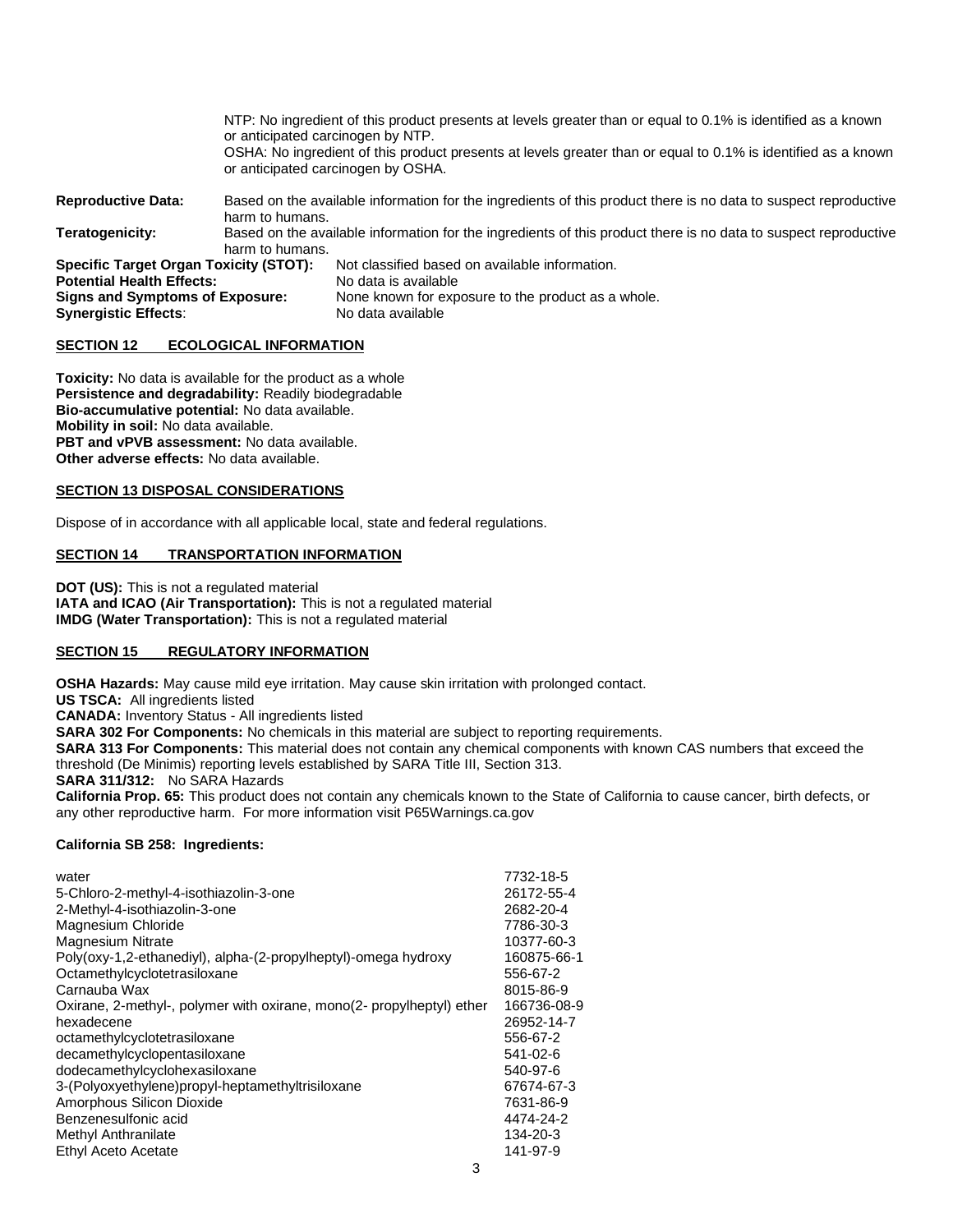| Ethyl Butyrate                 | $105 - 54 - 4$ |
|--------------------------------|----------------|
| D.M.B. Carbinyl Acetate        | $151 - 05 - 3$ |
| Ethyl Acetate                  | 141-78-6       |
| Mandarin Petitgrain Terpenless | 85-91-6        |
| Damascone Beta                 | 23726-91-2     |
| Benzaldehyde                   | 100-52-7       |

**California SB 258: References (Links to designated lists) (refer t[o www.hilustre.com/sds](http://www.hilustre.com/sds) for electronic links)**

#### **CA Prop 65**

<https://oehha.ca.gov/proposition-65/proposition-65-list> **EU CMRs** [https://echa.europa.eu/documents/10162/13562/cmr\\_report\\_en.pdf](https://echa.europa.eu/documents/10162/13562/cmr_report_en.pdf) **EU Endocrine Disruptors** <https://echa.europa.eu/candidate-list-table> **IRIS Neurotoxicants** (**EPA**'s **Integrated Risk Information System)** [https://cfpub.epa.gov/ncea/iris/search/index.cfm?sys\\_joint=11](https://cfpub.epa.gov/ncea/iris/search/index.cfm?sys_joint=11) **IRIS Carcinogens** (**EPA**'s **Integrated Risk Information System)** [https://cfpub.epa.gov/ncea/iris/search/index.cfm?sys\\_joint=11](https://cfpub.epa.gov/ncea/iris/search/index.cfm?sys_joint=11) **EU PBTs** <https://echa.europa.eu/candidate-list-table> **Canada PBTs** [https://www.canada.ca/en/environment-climate-change/services/canadian-environmental-protection-act-registry/substances](https://www.canada.ca/en/environment-climate-change/services/canadian-environmental-protection-act-registry/substances-list/domestic/categorization-existing.html)[list/domestic/categorization-existing.html](https://www.canada.ca/en/environment-climate-change/services/canadian-environmental-protection-act-registry/substances-list/domestic/categorization-existing.html) **EU Respiratory Sensitizers** <https://echa.europa.eu/information-on-chemicals/> **IARC Carcinogens** <https://monographs.iarc.fr/agents-classified-by-the-iarc/> **ATSDR (Agency for Toxic Substances and Disease Registry Substances Listing)** <https://www.atsdr.cdc.gov/substances/toxorganlisting.asp?sysid=18> **US EPA Priority Chemicals List** <https://archive.epa.gov/epawaste/hazard/wastemin/web/html/priority.html> **US NTP Reproductive or Developmental Toxicants** <https://ntp.niehs.nih.gov/pubhealth/hat/noms/evals.html> **US EPA PBTs** <https://www.epa.gov/toxics-release-inventory-tri-program/persistent-bioaccumulative-toxic-pbt-chemicals-covered-tri> **WA PBTs (Washington State PBT List)** <https://app.leg.wa.gov/wac/default.aspx?cite=173-333-310> **US NTP Carcinogens** <https://ntp.niehs.nih.gov/pubhealth/roc/index.html> **CA NLs (Drinking Water Notification Levels and Response Levels)** [https://www.waterboards.ca.gov/drinking\\_water/certlic/drinkingwater/documents/notificationlevels/notification\\_levels\\_response\\_levels\\_o](https://www.waterboards.ca.gov/drinking_water/certlic/drinkingwater/documents/notificationlevels/notification_levels_response_levels_overview.pdf) [verview.pdf](https://www.waterboards.ca.gov/drinking_water/certlic/drinkingwater/documents/notificationlevels/notification_levels_response_levels_overview.pdf) **CA MCLs (Maximum Contaminant Levels)** [https://www.waterboards.ca.gov/drinking\\_water/certlic/drinkingwater/Chemicalcontaminants.html](https://www.waterboards.ca.gov/drinking_water/certlic/drinkingwater/Chemicalcontaminants.html) **CA TACs (Toxic Air Contaminant Toxic Air Contaminant Identification and Control List)** <https://ww3.arb.ca.gov/toxics/id/taclist.htm> **CA Priority Pollutants** <https://www.govinfo.gov/content/pkg/CFR-2010-title40-vol21/pdf/CFR-2010-title40-vol21-sec131-38.pdf> **CA Non-Cancer Hazards** <https://oehha.ca.gov/air/general-info/oehha-acute-8-hour-and-chronic-reference-exposure-level-rel-summary> **CA Priority Chemicals** <https://biomonitoring.ca.gov/chemicals/priority-chemicals> **Marine Priority Action Chemicals**  <https://www.ospar.org/work-areas/hasec/chemicals/priority-action> **EU Fragrance Allergens**  [https://ec.europa.eu/health/sites/health/files/endocrine\\_disruptors/docs/cosmetic\\_1223\\_2009\\_regulation\\_en.pdf](https://ec.europa.eu/health/sites/health/files/endocrine_disruptors/docs/cosmetic_%20%20%20%20%20%20%20%20%20%20%20%20%20%20%20%20%20%20%20%20%20%20%20%20%20%20%20%20%20%20%20%20%20%20%20%20%20%20%20%20%20%20%20%20%20%20%20%20%20%20%20%20%20%20%20%20%20%20%20%20%20%20%20%20%20%20%20%20%20%20%20%20%20%20%20%20%20%20%20%20%20%20%201223_2009_regulation_en.pdf) **CA SB-258 Cleaning Product Right to Know Act of 2017** [https://leginfo.legislature.ca.gov/faces/billNavClient.xhtml?bill\\_id=201720180SB258](https://leginfo.legislature.ca.gov/faces/billNavClient.xhtml?bill_id=201720180SB258)

## **SECTION 16 OTHER INFORMATION**

All information appearing herein is based upon data obtained from recognized technical sources. While the information is believed to be accurate, Hi-Lustre Products, Inc. makes no warranties or representations as to its accuracy or sufficiency. Conditions of use are beyond Hi-Lustre Products, Inc.'s control and therefore users are responsible for, and assume all risks of their use, handling, and